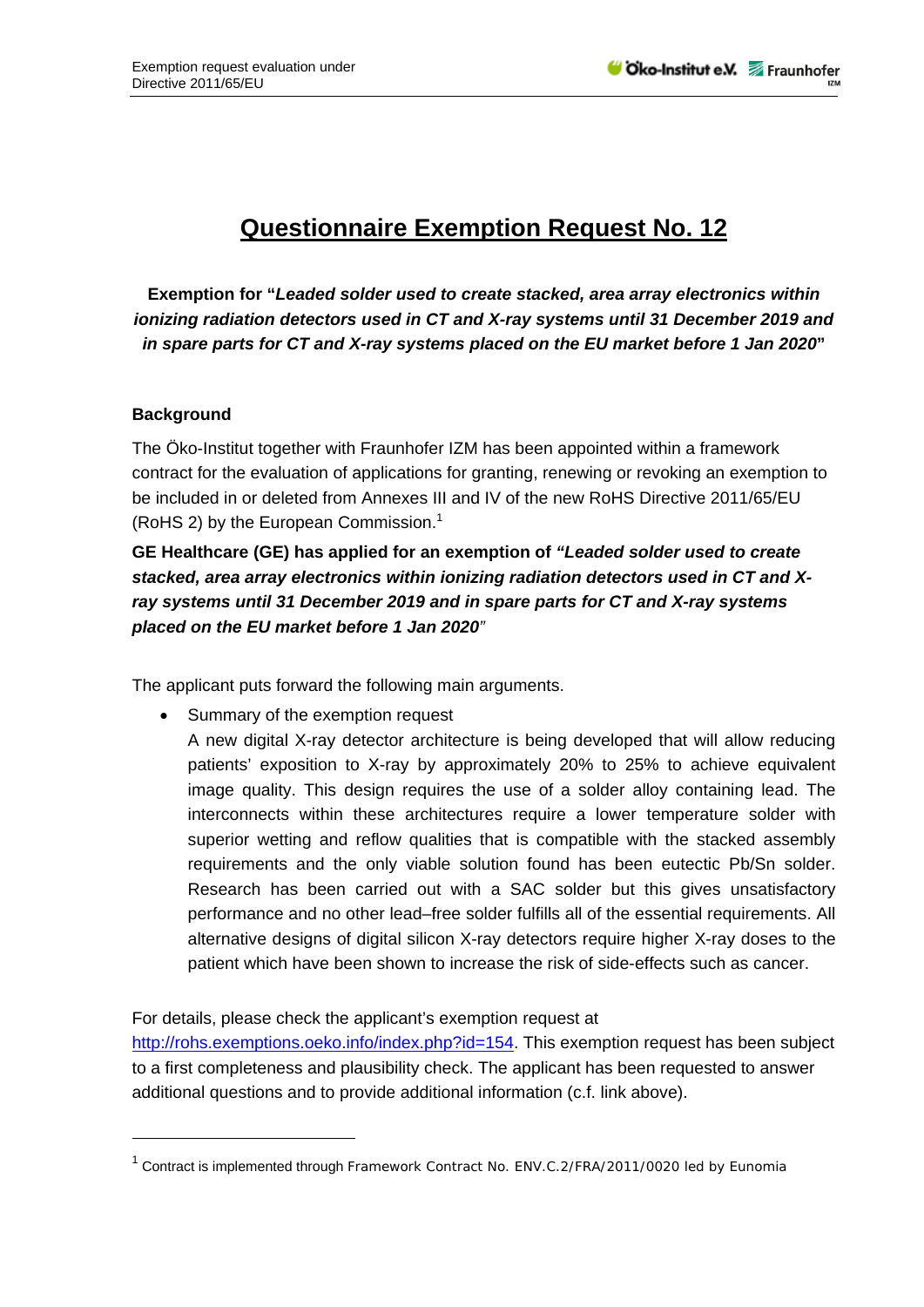The objective of this consultation and the review process is to collect and to evaluate information and evidence according to the criteria listed in Art. 5 (1) (a) of Directive 2011/65/EU (RoHS II), which you can download from here:

http://eur-lex.europa.eu/LexUriServ/LexUriServ.do?uri=CELEX:32011L0065:EN:NOT.

If you would like to contribute to the stakeholder consultation, please answer the following questions:

## **Questions**

- 1. The wording suggested by the applicant for this exemption would be **"***Leaded solder used to create stacked, area array electronics within ionizing radiation detectors used in CT and X-ray systems until 31 December 2019 and in spare parts for CT and X-ray systems placed on the EU market before 1 Jan 2020***"** 
	- a. Do you agree with the scope and timing of the exemption as proposed by the applicant? Please suggest an alternative wording and timing, and explain your proposal, if you do not agree with the proposed exemption wording.
- 2. Please state whether you either support the applicant's request or whether you would like to provide argumentation against the applicant's request. In both cases:
	- a. please provide detailed technical argumentation / evidence in line with the criteria in Art. 5 (1) (a) to support your statement incl. information concerning possible substitutes or developments that may enable substitution or elimination at present or in the future.
	- b. please indicate if the negative environmental, health and/or consumer safety impacts caused by substitution are likely to outweigh the environmental, health and/or consumer safety benefits. If existing, please refer to relevant studies on negative impacts caused by substitution.
	- 3. GE applies for this exemption, but GE is not the only medical equipment manufacturer offering digital detectors for diagnostic systems based on X-ray. GE puts forward that the exemption would enable reducing the X-ray dosage for patients and maintaining image quality at the same time.
		- a. Please provide information whether other medical equipment manufacturers depend on this exemption as well to achieve an equivalent performance with digital detector systems: lower dosage of X-ray at good image quality